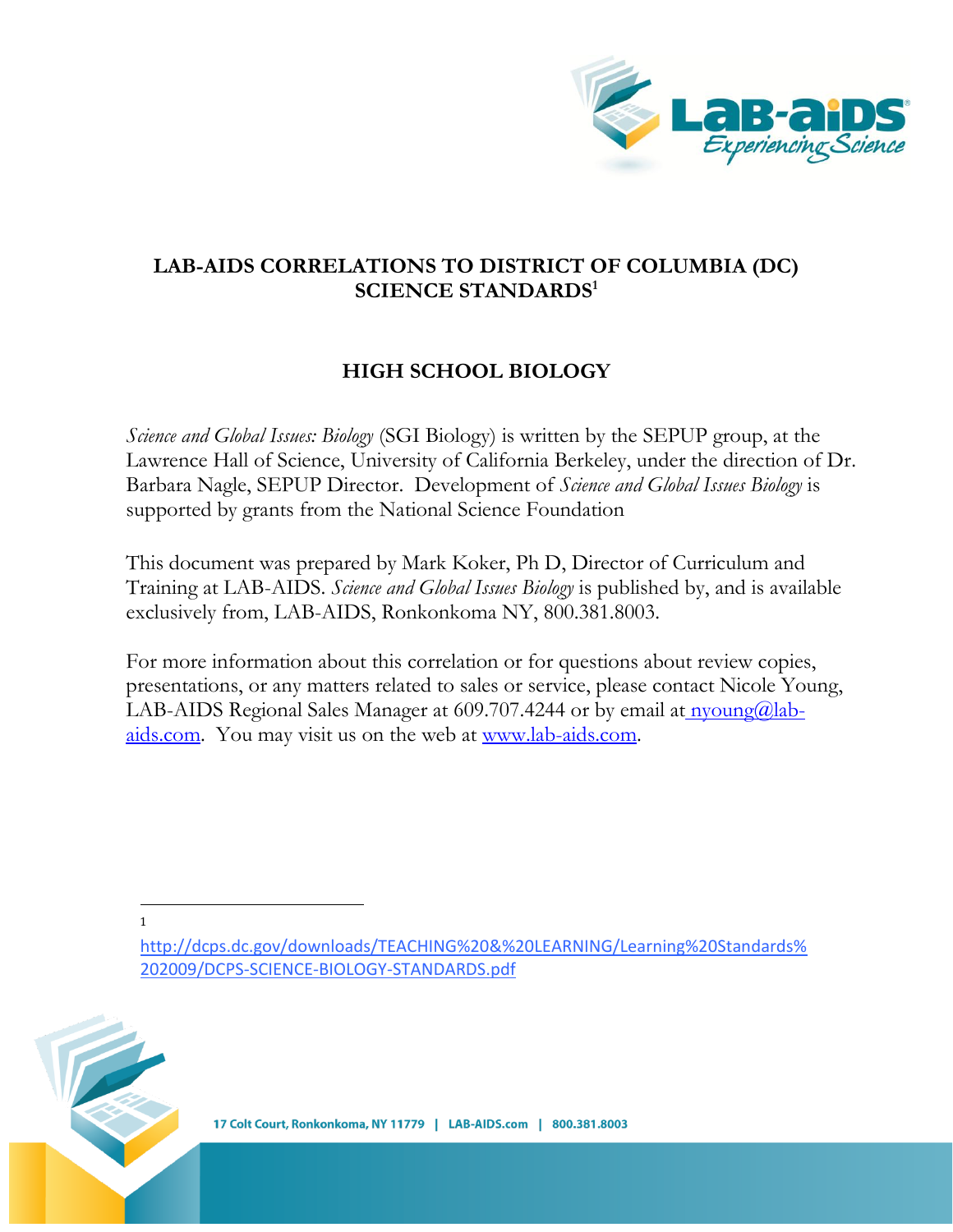| <b>Science in Global Issues</b><br><b>Biology Unit Title</b> | <b>Student Book Pages</b> | <b>Issue Focus</b>                                                                                                                                                                                                       |
|--------------------------------------------------------------|---------------------------|--------------------------------------------------------------------------------------------------------------------------------------------------------------------------------------------------------------------------|
| Sustainability                                               | $1-46$                    | Aspects of sustainability<br>from a personal, community<br>and global perspective                                                                                                                                        |
| Ecology: Living on Earth                                     | 43-154                    | Sustainability from an<br>ecosystems perspective, with<br>a focus on humans' impacts<br>on ecosystems<br>Making decisions regarding<br>fisheries management                                                              |
| Cell Biology: World Health                                   | 155-258                   | Disparities between<br>developing and developed<br>countries in terms of<br>diseases' impacts on life<br>Making decisions about<br>priorities for diseases that<br>limit social, economic, and<br>environmental progress |
| Genetics: Feeding the World                                  | 259-412                   | Comparison of selective<br>breeding and genetic<br>modification<br>Use of genetically modified<br>organisms, particularly in the<br>production of agricultural<br>crops                                                  |
| Evolution: Maintaining<br>Diversity                          | 413-512                   | Conserving genetic, species<br>and ecosystem diversity<br>Ecosystems services and<br>intrinsic value models for<br>conservation                                                                                          |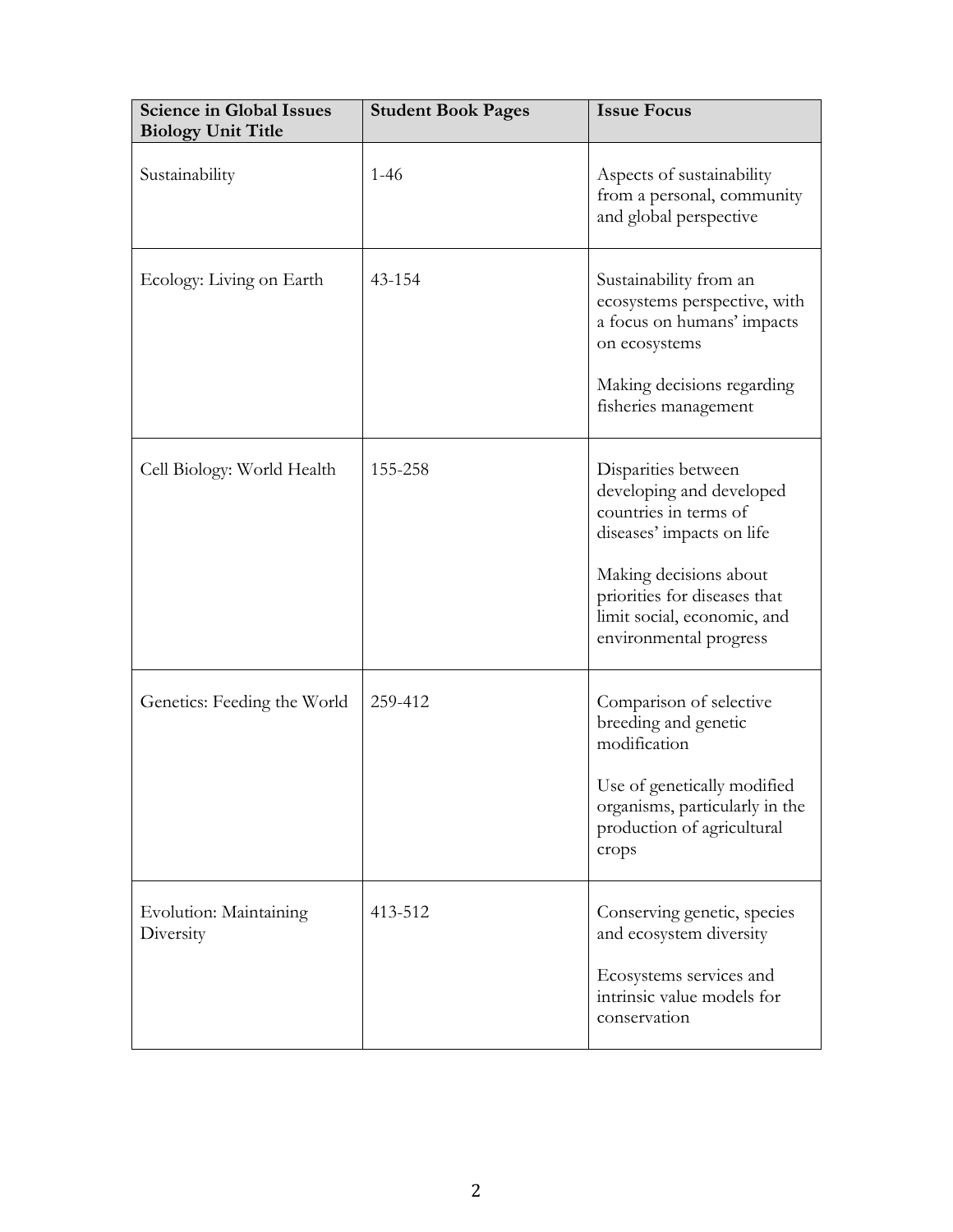#### **Key to SEPUP Assessment System:**

SEPUP materials include research-based assessment system developed by SEPUP and the Berkeley Evaluation and Assessment Research Group (BEAR) in the University of California Graduate School of Education. Forming the core of the SEPUP Assessment System are the **assessment variables** (content and process skills to be assessed), **assessment questions or tasks** used to gather evidence and **scoring guides** for interpreting students' responses (correspond to assessment variables).

The seven assessment variables are:

Designing Investigations (DI) Organizing Data (OD) Analyzing Data (AD) Understanding Concepts (UC) Evidence and Trade-offs (ET) Communication Skills (CS) Group Interaction (GI)

#### *Types of assessment:*

Quick Checks  $(\checkmark)$  present opportunities for informal formative assessment and may be used prior to instruction to find out what students know or think. They may also be used to help teachers track students' knowledge of key information or progress in understanding a concept.

Some embedded questions and tasks and all item bank questions are all suitable for summative assessment. Analysis questions are included at the end of each activity.

*Citations included in the correlation document are as follows:*

**5 AQ 1-4** means that the standard or benchmark may be assessed using Analysis Questions 1-4 for Activity 5.

**5: AQ 1-4, 5 UC** means that in addition to AQ1-4, AQ 5 uses the Understanding Concepts scoring guide for Activity 5.

**16 Proc UC** means that the procedure (Proc) of Activity 16 contains an embedded task and uses the Understanding Concepts scoring guide.

For more information on program assessment and using SEPUP rubrics, consult the Teacher's Guide, TR part IV.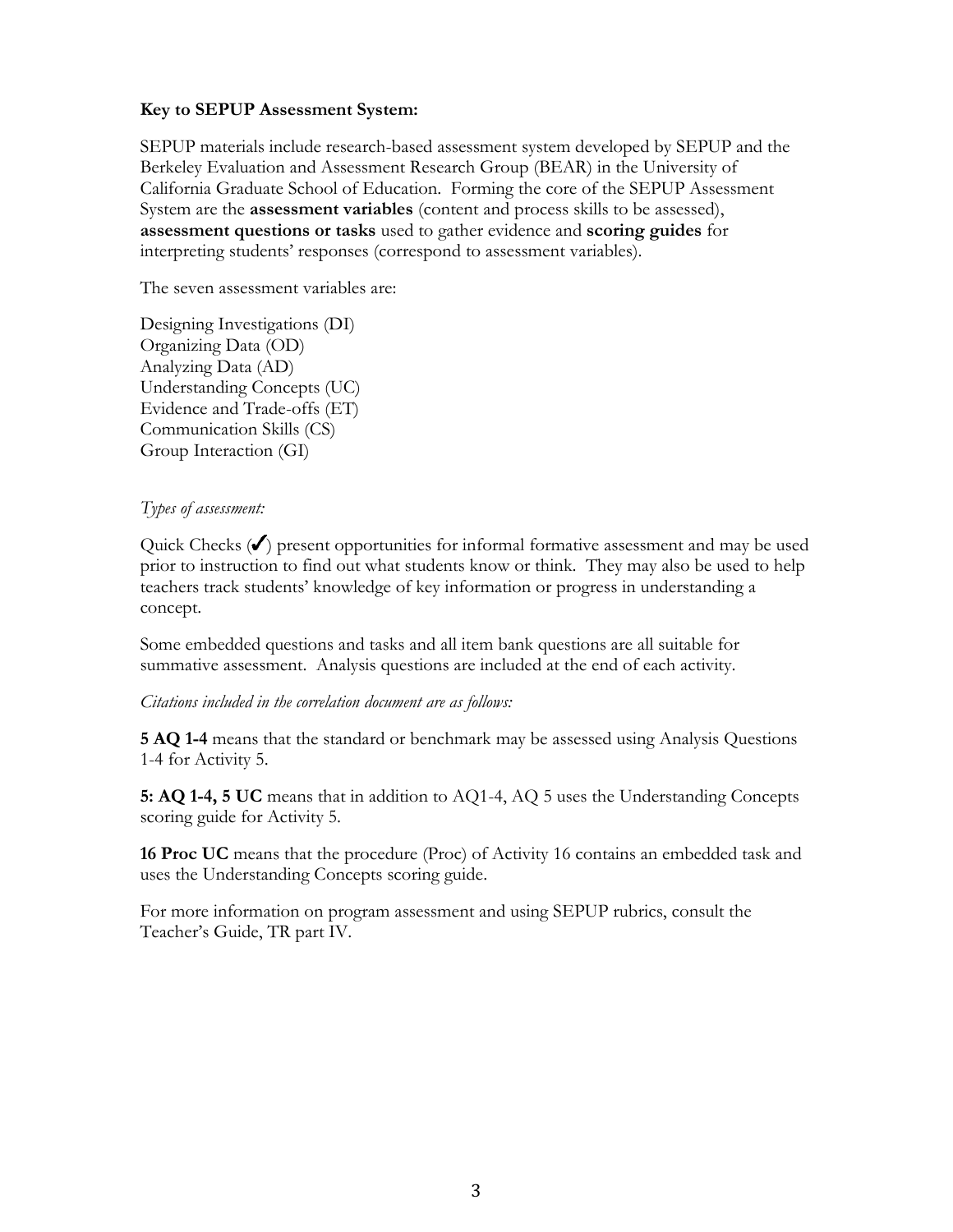### **DC SCIENCE STANDARD/DESCRIPTOR**

#### **LOCATION STUDENT BOOK WHERE ASSESSED**

STRAND 1

Cell Biology and Bio-Chemistry

Standard 1 Bio- Chemistry

Students should appreciate that Living things are made of atoms bonded together to form molecules, some of the most important of which are large and contain carbon (i.e., "organic" compounds). In order to demonstrate this appreciation students should be able to:

| B.1.1 Describe basic atomic structure using<br>simplified Bohr diagrams to understand the<br>basis of chemical bonding in covalent and<br>ionic bonds.                                                                                    | Not covered  |              |
|-------------------------------------------------------------------------------------------------------------------------------------------------------------------------------------------------------------------------------------------|--------------|--------------|
| B.1.2. Describe the structure and unique<br>properties of water and its importance to<br>living things.                                                                                                                                   | Not covered  |              |
| B.1.3. Describe the central role of carbon in<br>the chemistry of living things because of its<br>ability to combine in many ways with itself<br>and other elements.                                                                      | Eco 8        | AQ 3 UC      |
| B.1.4. Know that living things are made of                                                                                                                                                                                                | Eco 8, 9     | 8 AQ 3 UC    |
| molecules largely consisting of carbon,                                                                                                                                                                                                   | Cell 9       | 9 AQ 3, 6 UC |
| hydrogen, nitrogen, oxygen, phosphorus,<br>and sulfur.                                                                                                                                                                                    | Appendix F   |              |
| B.1. 5. Know that living things have many<br>different kinds of molecules, including small<br>ones such as water; midsize ones such as<br>sugars, amino acids, and nucleotides; and<br>large ones such as starches, proteins, and<br>DNA. | Cell 9       | 9 AQ 3, 6 UC |
| Standard 2 Cells                                                                                                                                                                                                                          |              |              |
| Students should know that all living things are composed of cells. In order to demonstrate<br>this knowledge students should be able to:                                                                                                  |              |              |
| B.2.1. Describe that all organisms begin their                                                                                                                                                                                            | Cell 13      | 13 Proc GI   |
| life cycles as a single cell, and in multicellular                                                                                                                                                                                        | Gen 13       | 13 AQ 1-4    |
| organisms the products of mitosis of the<br>original zygote form the embryonic body.                                                                                                                                                      |              |              |
| B.2.2. Compare and contrast the general                                                                                                                                                                                                   | Cell 3, 5, 6 | 3 AQ 5 UC    |
| anatomy and constituents of prokaryotic and                                                                                                                                                                                               |              | 5 AQ 2 UC    |
| eukaryotic cells and their distinguishing                                                                                                                                                                                                 |              | 6 AQ 1 UC    |
| features: Prokaryotic cells do not have a<br>nucleus, and eukaryotic cells do. Know that                                                                                                                                                  |              |              |
| prokaryotic organisms are classified in the                                                                                                                                                                                               |              |              |
| Eubacteria and Archaebacteria Kingdoms                                                                                                                                                                                                    |              |              |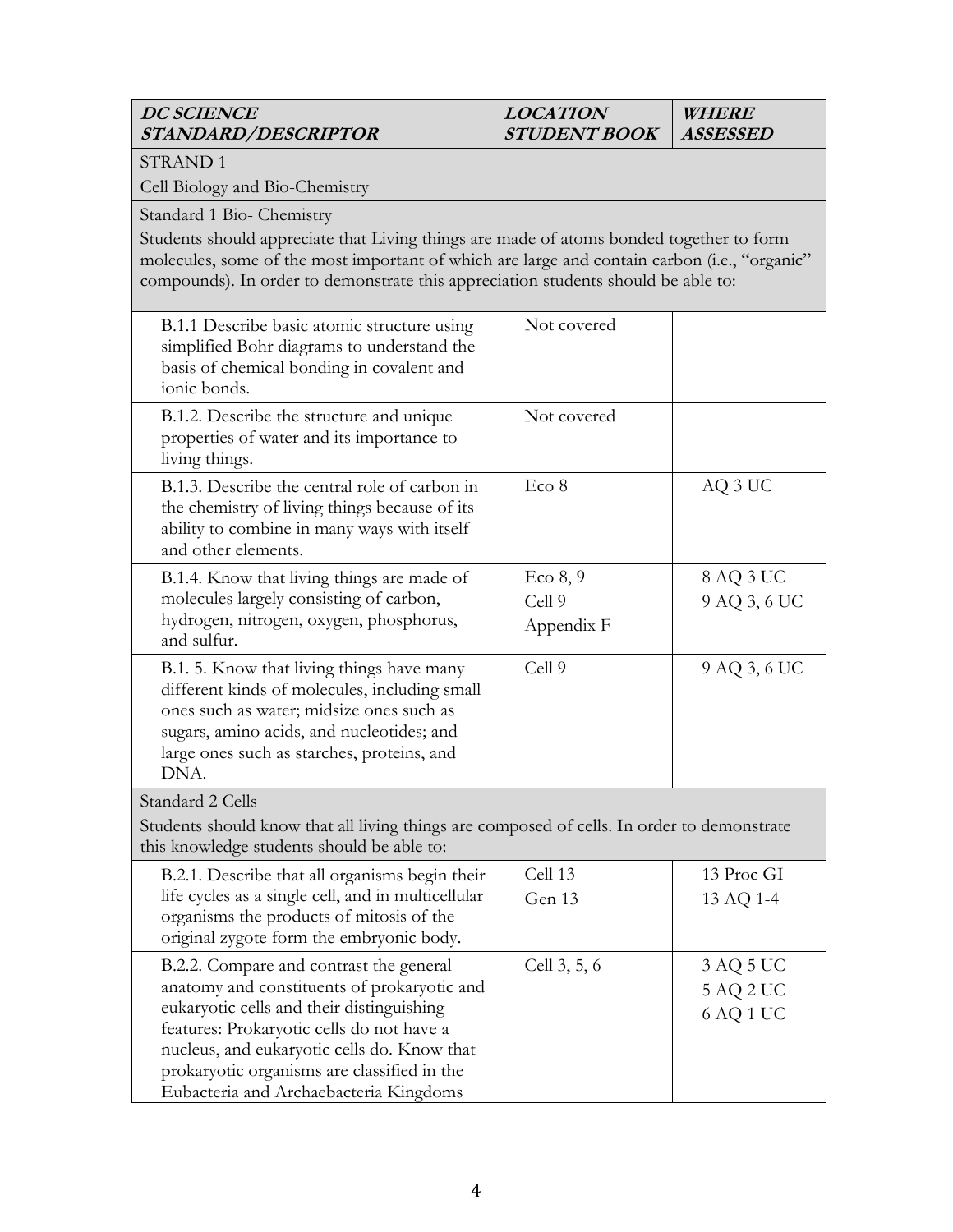| <b>DC SCIENCE</b><br>STANDARD/DESCRIPTOR                                                                                                                                                                                                                              | <b>LOCATION</b><br><b>STUDENT BOOK</b> | WHERE<br><b>ASSESSED</b>                      |
|-----------------------------------------------------------------------------------------------------------------------------------------------------------------------------------------------------------------------------------------------------------------------|----------------------------------------|-----------------------------------------------|
| and that organisms in the other four<br>kingdoms have eukaryotic cells.                                                                                                                                                                                               |                                        |                                               |
| B.2.3. Demonstrate and explain that cell<br>membranes act as highly selective permeable<br>barriers to penetration of substances by<br>diffusion or active transport.                                                                                                 | Cell 7, 8, 9                           | 7 AQ 5-6<br>8 AQ 1&2 UC<br>9 AQ 3, 5, 6<br>UC |
| B.2.4. Explain that some structures in the<br>eukaryotic cell, such as mitochondria, and in<br>plants, such as chloroplasts, have apparently<br>evolved by endosymbiosis (one organism<br>living inside another, to the advantage of<br>both) with early prokaryotes. | Cell 6                                 | AQ 1 UC                                       |
| B.2.5. Describe that all growth and<br>development of organisms is a consequence<br>of an increase in cell number, size, and/or<br>products.                                                                                                                          | Cell 3                                 | AQ 5 UC                                       |
| B.2.6. Explain why communication and/or<br>interaction are required between cells to<br>coordinate their diverse activities.                                                                                                                                          | Cell 6                                 | AQ 1 UC                                       |
| Standard 3 Reactions of Life<br>Students should know that all the fundamental life processes of a cell are either chemical<br>reactions or molecular interactions. In order to demonstrate this knowledge students should<br>be able to:                              |                                        |                                               |
| B.3.1. Observe and explain the role of<br>enzymatic catalysis in biochemical processes.                                                                                                                                                                               | Cell 11                                | AQ 4 AD                                       |
| B.3. 2. Understand the function of cellular<br>organelles and how the organelles work<br>together in cellular activities (e.g., enzyme<br>secretion from the pancreas).                                                                                               | Cell 6, 10<br>Gen 17                   | 6 AQ 1 UC<br>10 AQ 3 UC<br>17 Proc GI         |
| B.3. 3. Demonstrate that most cells function<br>best within a narrow range of temperature<br>and pH; extreme changes usually harm cells<br>by modifying the structure of their<br>macromolecules and, therefore, some of<br>their functions.                          | Cell $4, 6$                            | 4 AQ 2 UC<br>6 AQ 4 UC                        |
| B.3. 4. Explain that complex interactions<br>among the different kinds of molecules in<br>the cell cause distinct cycles of activities,<br>such as growth and division.                                                                                               | Cell 10, 13                            | 10 AQ 3 UC.<br>Proc CS<br>13 Proc GI          |
| B.3. 5. Explain how cell activity in a<br>multicellular plant or animal can be affected<br>by molecules from other parts of the                                                                                                                                       | Cell 6                                 | AQ 4 UC                                       |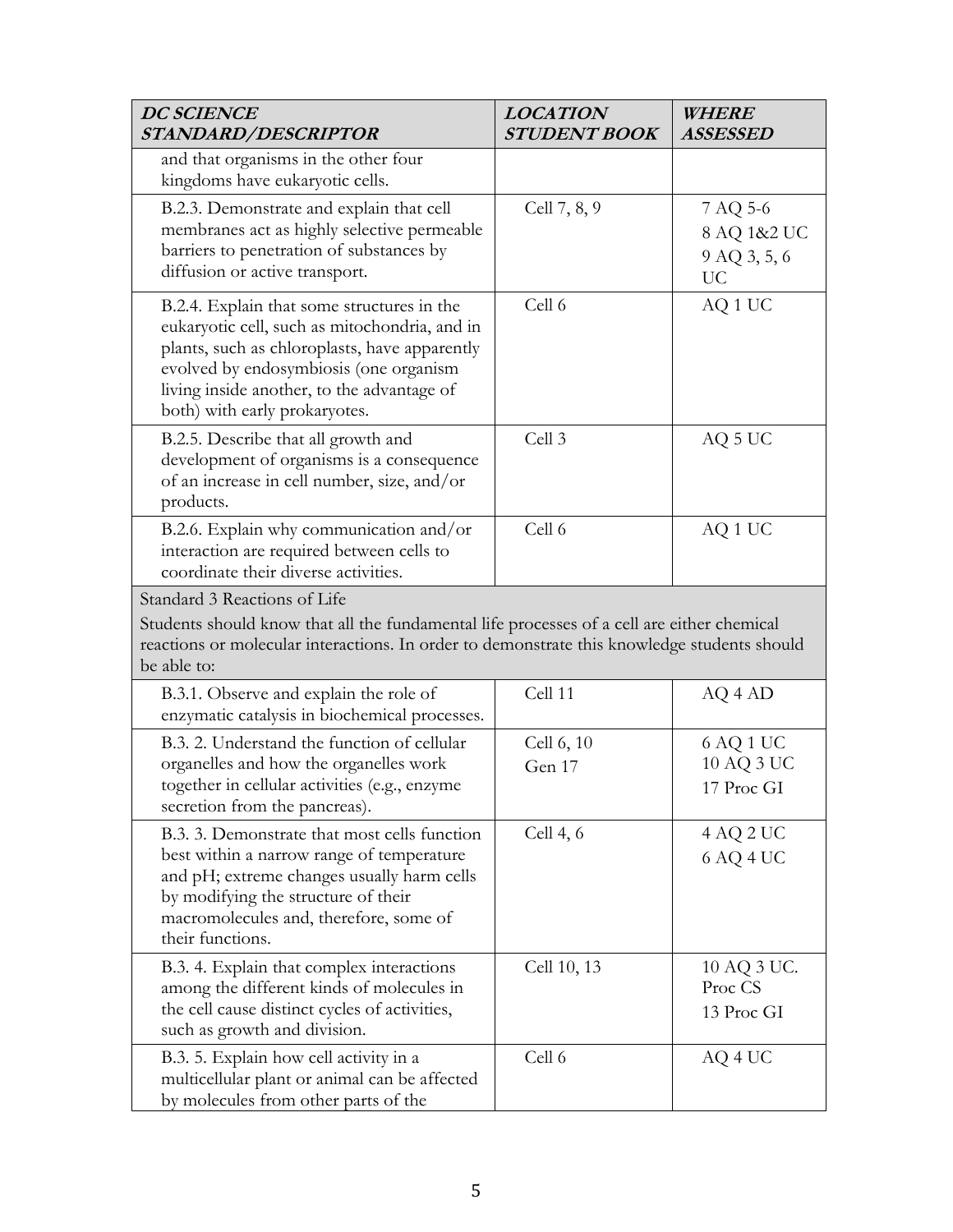| <b>DC SCIENCE</b><br>STANDARD/DESCRIPTOR                                                                                                                                                                                                                                                | <b>LOCATION</b><br><b>STUDENT BOOK</b> | <i>WHERE</i><br><b>ASSESSED</b> |
|-----------------------------------------------------------------------------------------------------------------------------------------------------------------------------------------------------------------------------------------------------------------------------------------|----------------------------------------|---------------------------------|
| organism.                                                                                                                                                                                                                                                                               |                                        |                                 |
| B.3.6. Explain the photosynthesis process:<br>Plants make simple sugars and other<br>molecules in their leaves, and chlorophyll<br>found in the leaves can make the food and<br>nutrients that the plant can use from carbon<br>dioxide, water, nutrients, and energy from<br>sunlight. | Eco 9<br>Cell 12                       | 9 AQ 3, 6 UC<br>12 AQ 8 UC      |
| B.3.7. Recognize and describe that cellular<br>respiration is important for the production<br>of adenosine triphosphate (ATP), which is<br>the basic energy source for cell metabolism.                                                                                                 | Cell 12                                | AQ 8 UC                         |
| Standard 4 Biological Structure and Organization                                                                                                                                                                                                                                        |                                        |                                 |
| Student should have a clear understanding of the relationships between Biological Structure,<br>Organization and how this impacts functionality. Specifically students should be able to:                                                                                               |                                        |                                 |
| B.4.1. Explain the hierarchical organization<br>of living things from least complex to most<br>complex (subatomic, atomic, molecular,<br>cellular, tissue, organs, organ system,<br>organism, population, community,<br>ecosystem, and biosphere).                                      | Eco <sub>7</sub><br>Appendix G         | 7 AQ 2, 3, 4<br><b>UC</b>       |
| B.4.2. Observe and describe that within the<br>cell are specialized parts for the transport of<br>materials, energy capture and release, waste<br>disposal, and motion of the whole cell or of<br>its parts.                                                                            | Cell 6                                 | AQ 4 UC                         |
| B.4.3. Describe the organelles that plant and<br>animal cells have in common (e.g.,<br>ribosomes, golgi bodies, endoplasmic<br>reticulum) and some that differ (e.g., only<br>plant cells have chloroplasts and cell walls).                                                            | Cell 6, 13                             | 6 AQ 4 UC<br>13 Proc GI         |
| B.4.4. Describe that the work of the cell is<br>carried out by structures made up of many<br>different types of large (macro) molecules<br>that it assembles, such as proteins,<br>carbohydrates, lipids, and nucleic acids.                                                            | Cell 10                                | AQ 3 UC                         |
| B.4.5. Explain that a complex network of<br>proteins provides organization and shape to<br>cells.                                                                                                                                                                                       | Cell 10                                | AQ 3 UC                         |
| Standard 5 Chemical Change<br>Students should understand how Chemical Change impacts life. Specifically students should                                                                                                                                                                 |                                        |                                 |
| be able to:                                                                                                                                                                                                                                                                             |                                        |                                 |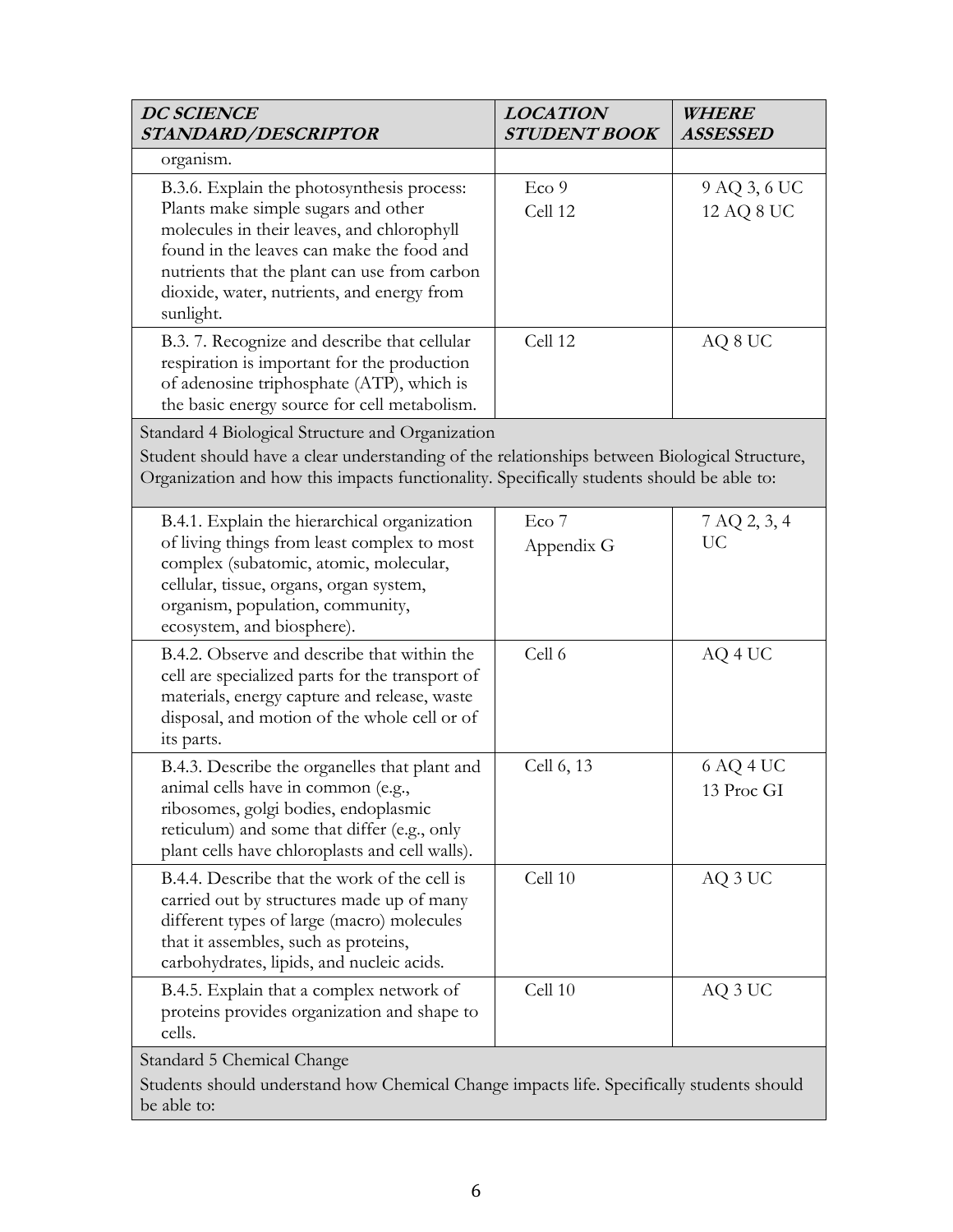| <b>DC SCIENCE</b><br>STANDARD/DESCRIPTOR                                                                                                                                                                                                                                                                                                                                            | <b>LOCATION</b><br><b>STUDENT BOOK</b> | <b>WHERE</b><br><b>ASSESSED</b>                     |
|-------------------------------------------------------------------------------------------------------------------------------------------------------------------------------------------------------------------------------------------------------------------------------------------------------------------------------------------------------------------------------------|----------------------------------------|-----------------------------------------------------|
| B.5.1. Explain how layers of energy-rich<br>organic material, mostly of plant origin, have<br>been gradually turned into great coal beds<br>and oil pools by the pressure of the<br>overlying Earth and its internal heat.                                                                                                                                                          | Not covered                            |                                                     |
| <b>STRAND 2</b>                                                                                                                                                                                                                                                                                                                                                                     |                                        |                                                     |
| Genetics and Evolution                                                                                                                                                                                                                                                                                                                                                              |                                        |                                                     |
| Standard 6 Theories of Inheritance<br>Students should be refining their understanding of Theories of Inheritance. Specifically<br>students should be able to:                                                                                                                                                                                                                       |                                        |                                                     |
| B.6. 1. Research and explain the genetic<br>basis for Gregor Mendel's laws of<br>segregation and independent assortment                                                                                                                                                                                                                                                             | Gen 5                                  | $AQ$ 3-4                                            |
| B.6.2. Investigate and describe how a<br>biological classification system that implies<br>degrees of kinship between organisms or<br>species can be deduced from the similarity<br>of their nucleotide (DNA) or amino acids<br>(protein) sequences. Know that such<br>systems often match the completely<br>independent classification systems based on<br>anatomical similarities. | Gen 11                                 | $AQ$ 2-3                                            |
| B.6.3. Explain how the actions of genes,<br>patterns of inheritance, and the reproduction<br>of cells and organisms account for the<br>continuity of life.                                                                                                                                                                                                                          | Gen 5, 11                              | 5 AQ 3-4<br>11 AQ 2-3                               |
| B.6.4. Investigate and explain how molecular<br>evidence reinforces and confirms the fossil,<br>anatomical, behavioral, and embryological<br>evidence for evolution, and provides<br>additional detail about the sequence in which<br>various lines of descent branched off from<br>one another.                                                                                    | Evo $5, 6$                             | 5 AQ 4-5<br>6 AQ 2-3                                |
| B.6.5. Explain Gregor Mendel's<br>identification of what we now call "genes,"<br>how they are sorted in reproduction, and<br>how this led to an understanding of the<br>mechanism of heredity. Understand how the<br>integration of his concept of heredity and<br>the concept of natural selection has led to<br>the modern model of speciation and<br>evolution.                  | Gen 5<br>Evo 10, 11, 13                | 5 AQ 3-4<br>10 AQ 2, 3 UC<br>11 AQ 1-4<br>13 AQ 4-5 |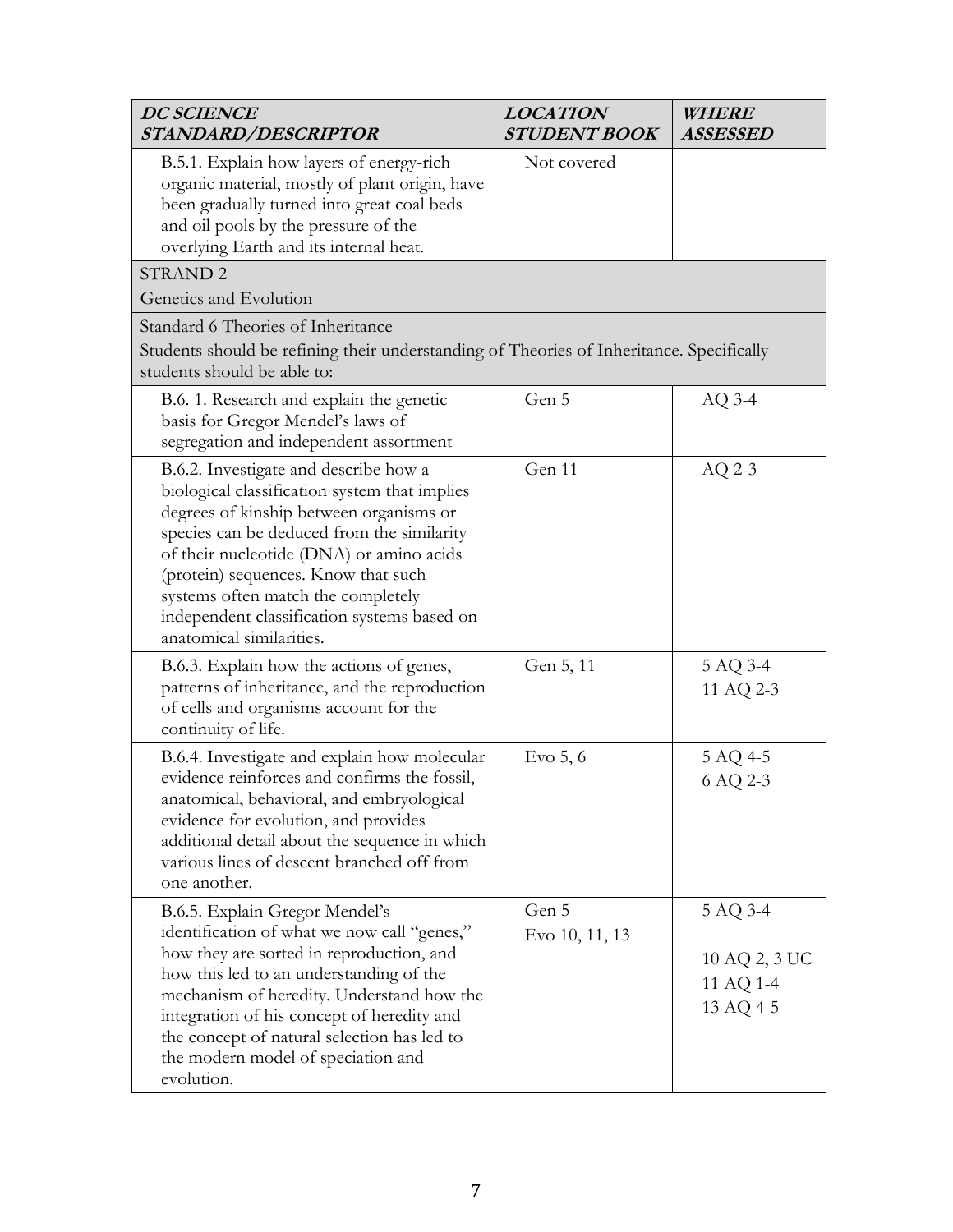| <b>DC SCIENCE</b><br>STANDARD/DESCRIPTOR                                                                                                                                                                                                                                                                                                                                                                                                                  | <b>LOCATION</b><br><b>STUDENT BOOK</b> | <b>WHERE</b><br><b>ASSESSED</b>     |  |
|-----------------------------------------------------------------------------------------------------------------------------------------------------------------------------------------------------------------------------------------------------------------------------------------------------------------------------------------------------------------------------------------------------------------------------------------------------------|----------------------------------------|-------------------------------------|--|
| <b>Standard 7 Genetics</b><br>Students should know that Genes are a set of instructions encoded in the DNA sequence of<br>each organism [responsible for inheritance] and be able to apply this knowledge to problems<br>of inheritance. Specifically students should be able to:                                                                                                                                                                         |                                        |                                     |  |
| B.7.1. Describe how the discovery of the<br>structure of DNA by James D. Watson and<br>Francis Crick made it possible to interpret<br>the genetic code on the basis of a nucleotide<br>sequence. Know the important contribution<br>of Rosalind Franklin's data to this discovery<br>(i.e., the careful X-ray crystallography on<br>DNA that provided Watson and Crick the<br>clue they needed to build the correct<br>structure).                        | Gen 10                                 | $AQ$ 1-4                            |  |
| B.7.2. Explain how hereditary information is<br>passed from parents to offspring in the form<br>of "genes," which are long stretches of<br>DNA consisting of sequences of<br>nucleotides. Explain that in eukaryotes, the<br>genes are contained in chromosomes, which<br>are bodies made up of DNA and various<br>proteins.                                                                                                                              | Gen 10, 12                             | 10 AQ 1-4<br>12 AQ 1 UC             |  |
| B.7.3. Know every species has its own<br>characteristic DNA sequence.                                                                                                                                                                                                                                                                                                                                                                                     | Gen 10, 11                             | 10 AQ 1-4<br>11 AQ 1-3              |  |
| B.7.4. Explain how biological evolution is<br>also supported by the discovery that the<br>genetic code found in DNA is the same for<br>almost all organisms.                                                                                                                                                                                                                                                                                              | Gen 10, 11<br>Evo 13                   | 10 AQ 1-4<br>11 AQ 1-3<br>13 AQ 1-4 |  |
| B.7.5. Differentiate between the functions of<br>mitosis and meiosis. Mitosis is a process by<br>which a cell divides into each of two<br>daughter cells, each of which has the same<br>number of chromosomes as the original cell.<br>Meiosis is a process of cell division in<br>organisms that reproduce sexually, during<br>which the nucleus divides eventually into<br>four nuclei, each of which contains half the<br>usual number of chromosomes. | Cell 13<br>Gen 13                      | 13 Proc GI<br>13 AQ 1-4             |  |
| B.7.6. Explain how zygotes are produced in<br>the fertilization process.                                                                                                                                                                                                                                                                                                                                                                                  | Gen 13                                 | AQ 1-4                              |  |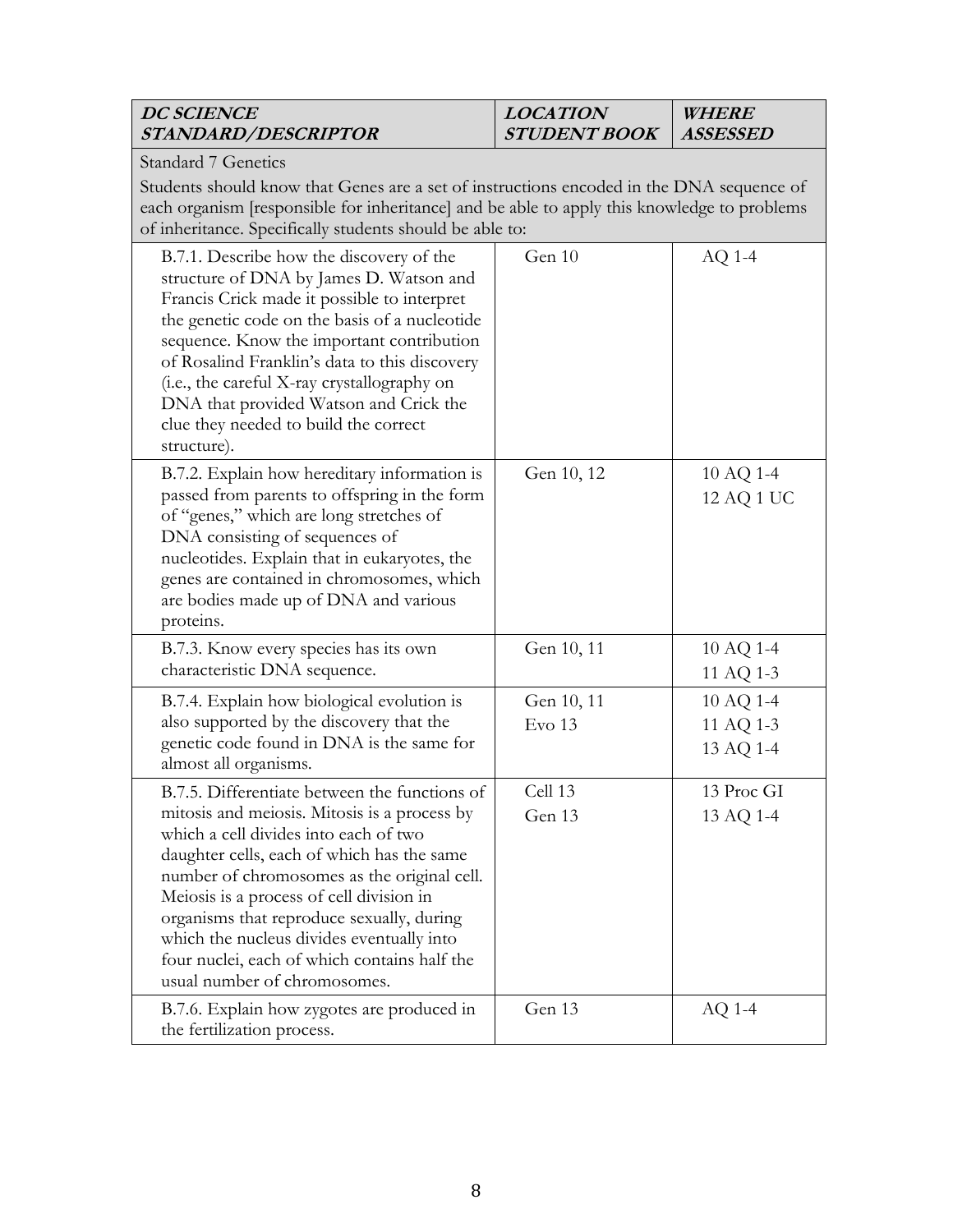| <b>DC SCIENCE</b><br>STANDARD/DESCRIPTOR                                                                                                                                                                                                                                                                                       | <b>LOCATION</b><br><b>STUDENT BOOK</b> | WHERE<br><b>ASSESSED</b> |
|--------------------------------------------------------------------------------------------------------------------------------------------------------------------------------------------------------------------------------------------------------------------------------------------------------------------------------|----------------------------------------|--------------------------|
| Standard 8<br>Structure and Function of Genes<br>Students should know that Genes specify the<br>sequence of amino acids in proteins<br>characteristic of that organism and how this<br>impacts their functionality. Specifically students<br>should be able to:                                                                |                                        |                          |
| B.8.1. Explain the flow of information is<br>usually from DNA to RNA, and then to<br>protein.                                                                                                                                                                                                                                  | Gen 16                                 | Proc UC                  |
| B.8.2. Explain how the genetic information<br>in DNA molecules provides the basic form<br>of instructions for assembling protein<br>molecules and that this mechanism is the<br>same for all life forms.                                                                                                                       | Gen 16                                 | Proc UC                  |
| B.8.3. Understand and explain that<br>specialization of cells is almost always due<br>to different patterns of gene expression,<br>rather than differences in the genes<br>themselves.                                                                                                                                         | Gen 17                                 | AQ 1-7                   |
| Standard 9 Biodiversity<br>Students should understand Biodiversity as the result of genetic changes. Specifically students<br>should be able to:                                                                                                                                                                               |                                        |                          |
| B.9.1. Understand and describe how<br>inserting, deleting, or substituting short<br>stretches of DNA alters a gene. Recognize<br>that changes (mutations) in the DNA<br>sequence in or near a specific gene may (or<br>may not) affect the sequence of amino acids<br>in the encoded protein or the expression of<br>the gene. | Gen 12                                 | AQ 1 UC                  |
| B.9.2. Explain the mechanisms of genetic<br>mutations and chromosomal<br>recombinations, and when and how they<br>are passed on to offspring.                                                                                                                                                                                  | Gen 12, 13                             | 12 AQ 1 UC<br>13 AQ 1-3  |
| B.9.3. Explain how the sorting and<br>recombination of genes in sexual<br>reproduction result in a vast variety of<br>potential allele combinations in the<br>offspring of any two parents.                                                                                                                                    | Gen 13                                 | $AQ$ 1-3                 |
| B.9.4. Explain that genetic variation can<br>occur from such processes as crossing over,                                                                                                                                                                                                                                       | Gen 13, 14                             | 13 AQ 1-3<br>14 AQ 1 UC  |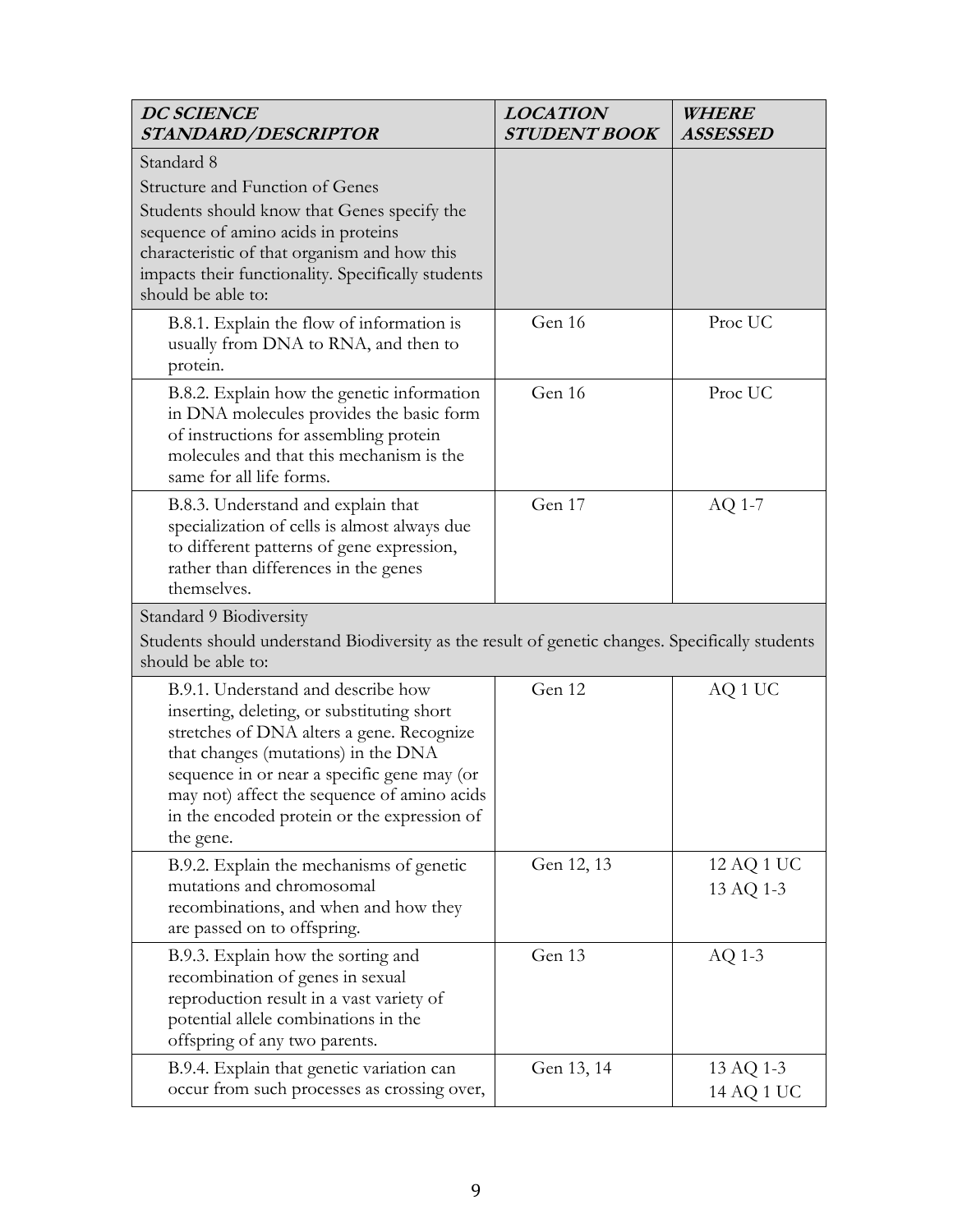| <b>DC SCIENCE</b><br>STANDARD/DESCRIPTOR                                                                                                                                                                                                                                                                                                                                           | <b>LOCATION</b><br><b>STUDENT BOOK</b> | WHERE<br><b>ASSESSED</b> |
|------------------------------------------------------------------------------------------------------------------------------------------------------------------------------------------------------------------------------------------------------------------------------------------------------------------------------------------------------------------------------------|----------------------------------------|--------------------------|
| jumping genes, and deletion and<br>duplication of genes.                                                                                                                                                                                                                                                                                                                           |                                        |                          |
| Standard 10 Evolution<br>Students should be cognizant of the Theory of Evolution. Specifically students should be able<br>to:                                                                                                                                                                                                                                                      |                                        |                          |
| B.10.1. Describe how life on Earth is<br>thought to have begun as one or a few<br>simple one-celled organisms about 3.5<br>billion years ago, and that during the first 2<br>billion years, only single-cell<br>microorganisms existed. Know that, once<br>cells with nuclei developed about a billion<br>years ago, increasingly complex<br>multicellular organisms could evolve. | Evo <sub>3</sub>                       | AQ 1 UC, CS              |
| B.10.2. Explain that prior to the theory first<br>offered by Charles Darwin and Alfred<br>Wallace, the universal belief was that all<br>known species had been created de novo at<br>about the same time and had remained<br>unchanged.                                                                                                                                            | Evo <sub>4</sub>                       | $AQ$ 1-4                 |
| B.10.3. Research and explain that Darwin<br>argued that only biologically inherited<br>characteristics could be passed on to<br>offspring, and that some of these<br>characteristics would be different from the<br>average and advantageous in surviving and<br>reproducing; over generations,<br>accumulation of these inherited advantages<br>would lead to a new species.      | Evo 4                                  | $AQ$ 1-4                 |
| B.10.4. Explain that evolution builds on<br>what already exists, so the more variety<br>there is, the more there can be in the future.                                                                                                                                                                                                                                             | Evo 11, 12                             | 11 AQ 1-4<br>12 AQ 1-4   |
| Standard 11 Environment al Impact on Evolution<br>Students should appreciate Evolution as the result of genetic changes that occur in constantly<br>changing environments. Specifically students should be able to:                                                                                                                                                                |                                        |                          |
| B.11.1. Explain how a large diversity of<br>species increases the chance that at least<br>some living things will survive in the face of<br>large or even catastrophic changes in the<br>environment.                                                                                                                                                                              | Evo 1, 13                              | 1 AQ 5-6<br>13 AQ 4-5    |
| B.11.2. Research and explain how natural<br>selection provides a mechanism for<br>evolution and leads to organisms that are                                                                                                                                                                                                                                                        | Evo 12                                 | 12 AQ 1-4                |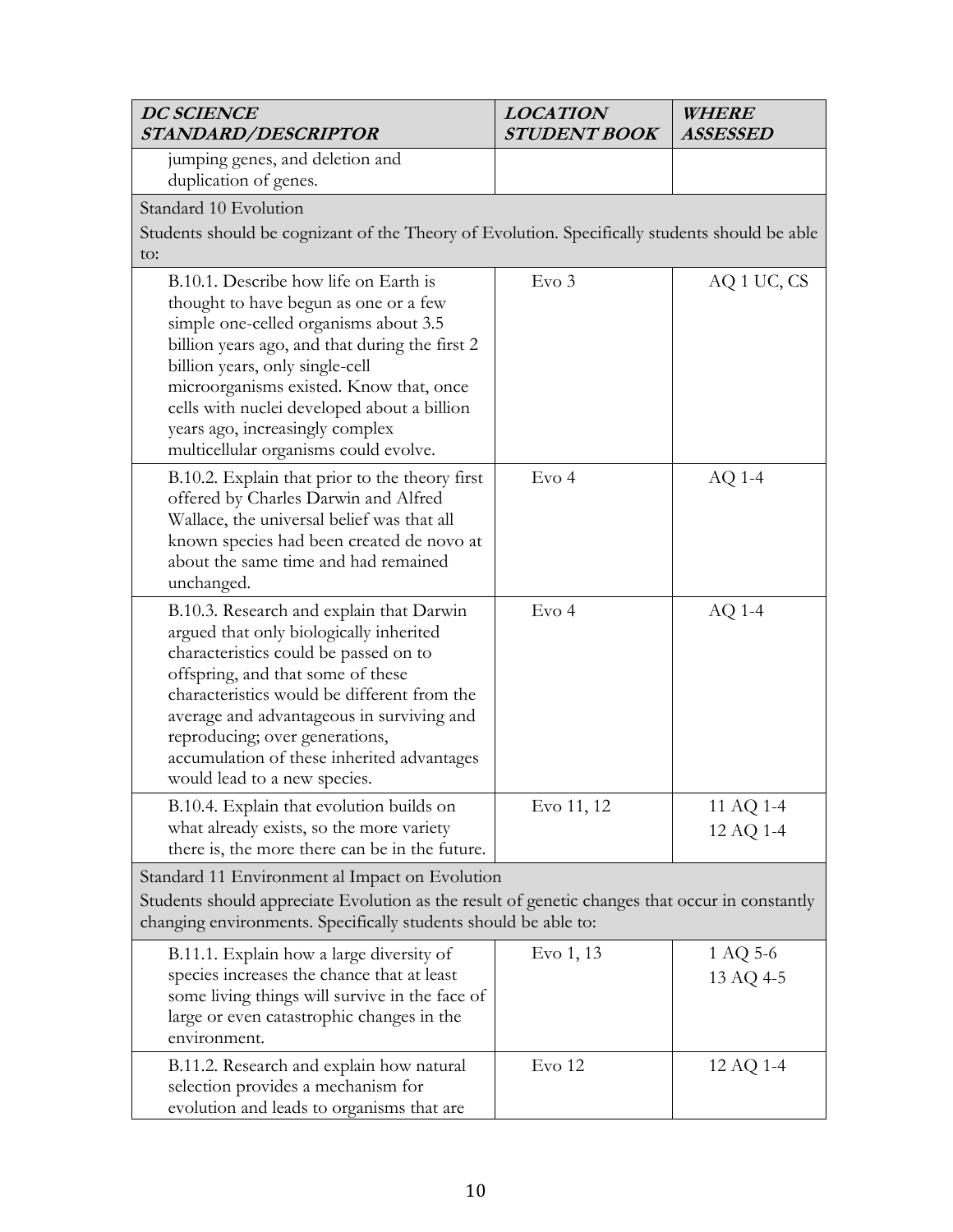| <b>DC SCIENCE</b><br>STANDARD/DESCRIPTOR                                                                                                                                                                                                               | <b>LOCATION</b><br><b>STUDENT BOOK</b> | <i>WHERE</i><br><b>ASSESSED</b> |
|--------------------------------------------------------------------------------------------------------------------------------------------------------------------------------------------------------------------------------------------------------|----------------------------------------|---------------------------------|
| optimally suited for survival in particular<br>environments.                                                                                                                                                                                           |                                        |                                 |
| B.11.3. Explain that biological diversity,<br>episodic speciation, and mass extinction are<br>depicted in the fossil record, comparative<br>anatomy, and other evidence.                                                                               | Evo $3, 6$                             | 3 AQ 1 UC<br>6 AQ 1-3           |
| <b>STRAND 3</b>                                                                                                                                                                                                                                        |                                        |                                 |
| Multicellular Organisms: Plants and Animals                                                                                                                                                                                                            |                                        |                                 |
| Standard 12 The Plant Kingdom<br>Students should be aware of the unique Biology of The Plant Kingdom. Specifically students<br>should be able to:                                                                                                      |                                        |                                 |
| B.12. 1. Describe the structure and function<br>of roots, leaves, flowers, and stems of plants.                                                                                                                                                        | Not covered                            |                                 |
| B.12.2. Know that about 250,000 species of<br>flowering plants have been identified.                                                                                                                                                                   | Not covered                            |                                 |
| B.12.3. Explain that during the process of                                                                                                                                                                                                             | Evo 9                                  | 9 AQ 1 ET                       |
| photosynthesis, plants release oxygen into<br>the air.                                                                                                                                                                                                 | Cell 12                                | 12 AQ 1 UC                      |
| B.12.4. Recognize that plants have a greater<br>problem with "unpredictable environments"<br>because they cannot seek shelter as many<br>animals can.                                                                                                  | Not covered                            |                                 |
| Standard 13 Plant and Animal Interactions<br>Students should develop an understanding of<br>Plant and animal interactions and be aware that                                                                                                            |                                        |                                 |
| Plants are essential to animal life on Earth.<br>Specifically students should be able to:                                                                                                                                                              |                                        |                                 |
| B.13.1. Identify the roles of plants in the<br>ecosystem: Plants make food and oxygen,<br>provide habitats for animals, make and<br>preserve soil, and provide thousands of<br>useful products for people (e.g., energy,<br>medicines, paper, resins). | Eco $6, 9$                             | 6 Proc GI<br>9 Proc GI          |
| B.13.2. Describe that plants have broad<br>patterns of behavior that have evolved to<br>ensure reproductive success, including co-<br>evolution with animals that distribute a<br>plant's pollen and seeds.                                            | Not covered                            |                                 |
| Standard 14 Mammals<br>Students should understand how biological Systems function in the mammalian Body.<br>Specifically students should be able to:                                                                                                   |                                        |                                 |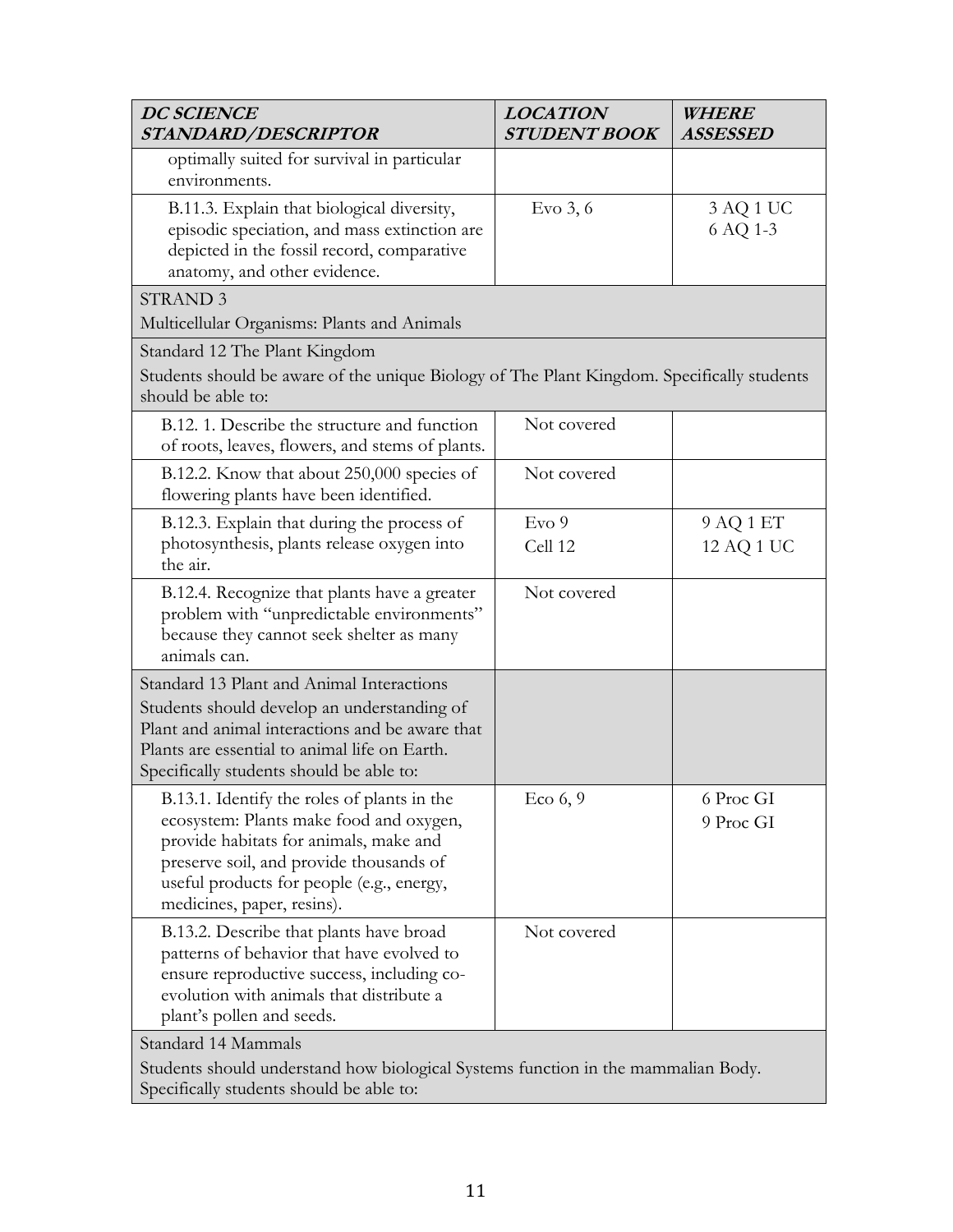| <b>DC SCIENCE</b><br>STANDARD/DESCRIPTOR                                                                                                                                                                                                                                                                                                                                        | <b>LOCATION</b><br><b>STUDENT BOOK</b>                                        | <b>WHERE</b><br><b>ASSESSED</b>         |
|---------------------------------------------------------------------------------------------------------------------------------------------------------------------------------------------------------------------------------------------------------------------------------------------------------------------------------------------------------------------------------|-------------------------------------------------------------------------------|-----------------------------------------|
| B.14. 1. Explain the major systems of the<br>mammalian body (digestive, respiratory,<br>reproductive, circulatory, excretory, nervous,<br>endocrine, integumentary, immune, skeletal,<br>and muscular) and how they interact with<br>each other.                                                                                                                                | Not covered                                                                   |                                         |
| Standard 15 Homeostasis                                                                                                                                                                                                                                                                                                                                                         |                                                                               |                                         |
| Students should be introduced to Homeostasis using Homeostasis in the Mammalian Body.<br>This can be understood as a result of the coordinated structures and functions of organ<br>systems, the internal environment of the mammalian body remains relatively stable<br>(homeostatic), despite changes in the outside environment. Specifically students should be<br>able to: |                                                                               |                                         |
| B.15.1. Analyze the complementary activity<br>of major body systems, such as how the<br>respiratory and circulatory systems provide<br>cells with oxygen and nutrients, and remove<br>toxic waste products such as carbon dioxide.                                                                                                                                              | Not covered                                                                   |                                         |
| B.15.2. Explain how the nervous system<br>mediates communication between different<br>parts of the body and the environment.                                                                                                                                                                                                                                                    | Not covered                                                                   |                                         |
| B.15.3. Describe that the nervous and<br>endocrine systems maintain overall<br>regulation of optimal conditions within the<br>body by chemical communication.                                                                                                                                                                                                                   | Not covered                                                                   |                                         |
| B.15.4. Investigate and cite specific examples<br>of how the mammalian immune system is<br>designed to protect against microscopic<br>organisms and foreign (or nonself)<br>substances from outside the body and<br>against some aberrant (e.g., cancer) cells that<br>arise within.                                                                                            | Cell 3.1, 8.1, 13.1<br>Case studies -<br>tuberculosis,<br>HIV/AIDS,<br>cancer | 3 AQ 5 UC<br>8 AQ 1, 2 AD<br>13 Proc GI |
| <b>STRAND 4</b>                                                                                                                                                                                                                                                                                                                                                                 |                                                                               |                                         |
| Ecosystems                                                                                                                                                                                                                                                                                                                                                                      |                                                                               |                                         |
| Standard 16 Classification of Systems<br>Students should understand Classification in systems. Specifically students should be able to:                                                                                                                                                                                                                                         |                                                                               |                                         |
| B.16.1. Using ecological studies, explain<br>distinct relationships and differences<br>between urban environments and other<br>environmental systems                                                                                                                                                                                                                            | $Eco$ 1, 4                                                                    | 1 Proc GI<br>4 AQ 4 ET                  |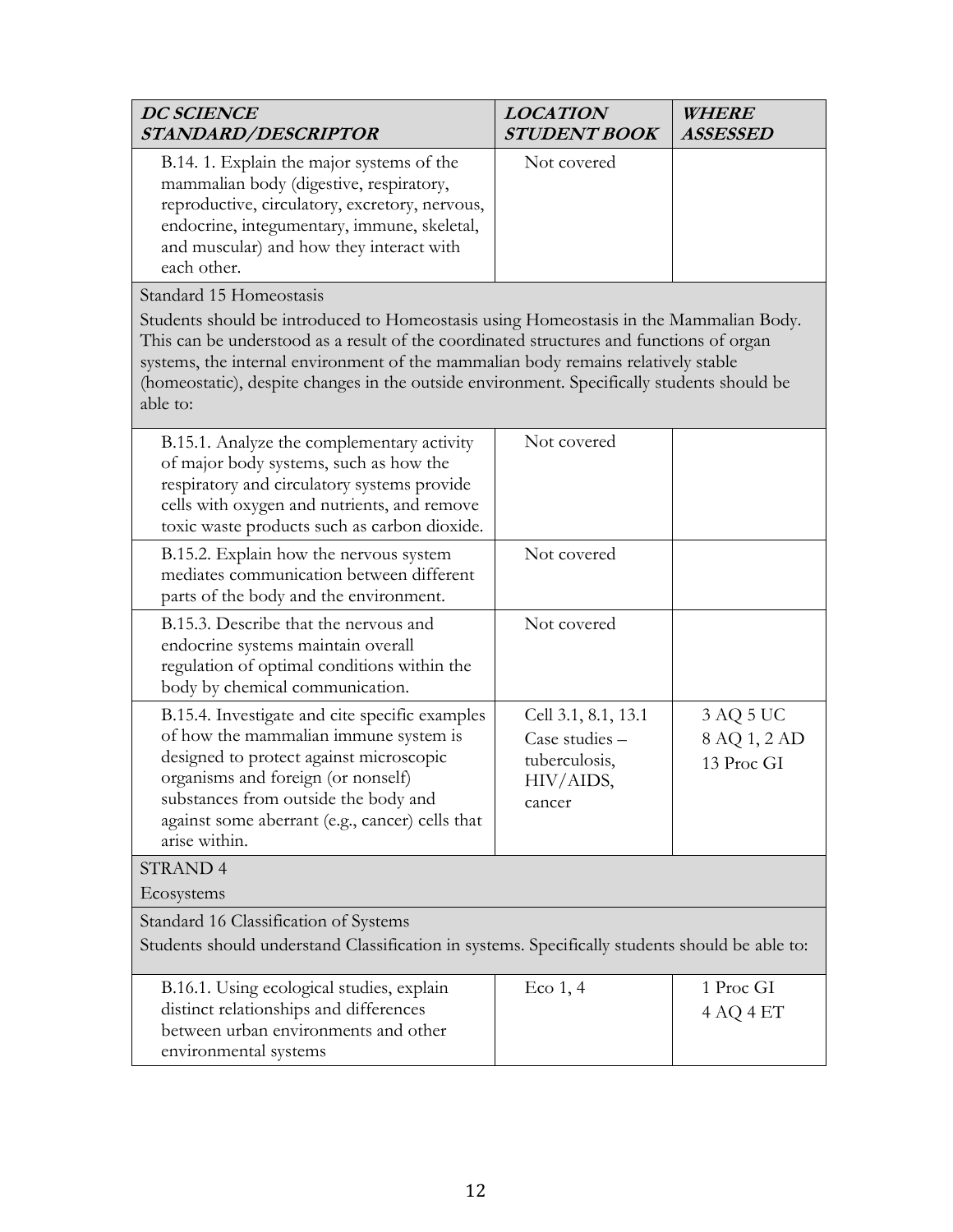| <b>DC SCIENCE</b><br>STANDARD/DESCRIPTOR                                                                                                                                                                                                              | <b>LOCATION</b><br><b>STUDENT BOOK</b> | WHERE<br><b>ASSESSED</b>                |  |
|-------------------------------------------------------------------------------------------------------------------------------------------------------------------------------------------------------------------------------------------------------|----------------------------------------|-----------------------------------------|--|
| Standard 17 Dynamics of Ecosystems<br>Students should understand Ecosystems as dynamic systems. Specifically students should be<br>able to:                                                                                                           |                                        |                                         |  |
| B.17. 1. Illustrate and describe the cycles of<br>biotic and abiotic factors (matter, nutrients,<br>energy) in an ecosystem.                                                                                                                          | Eco $7, 8$                             | 7 AQ 2, 3, 4 UC<br>8 AQ 3 UC            |  |
| B.17. 2. Describe how factors in an ecosystem,<br>such as the availability of energy, water, oxygen,<br>and minerals, and the ability to recycle the<br>residue of dead organic materials, cause<br>fluctuations in population sizes.                 | Eco 14, 15                             | 14 AQ 7-9<br>15 Proc OD                 |  |
| B.17. 3. Explore and explain how changes in<br>population size have an impact on the<br>ecological balance of a community and how to<br>analyze the effects.                                                                                          | Eco 14, 15                             | 14 AQ 7-9<br>15 Proc OD                 |  |
| B.17. 4. Describe how the physical or chemical<br>environment may influence the rate, extent, and<br>nature of the way organisms develop within<br>ecosystems.                                                                                        | Eco 5, 17                              | 5 AQ 6 ET<br>17 AQ 1, 2 UC              |  |
| Standard 18 Stability of Dynamic Systems<br>Students should understand Stability in ecosystems as a specific example of stability in<br>Systems of dynamic equilibrium. Specifically students should be able to:                                      |                                        |                                         |  |
| B.18. 1. Describe how ecosystems can be<br>reasonably stable over hundreds or<br>thousands of years.                                                                                                                                                  | Eco 16, 17                             | 16 AQ 5 AD, AQ<br>1 UC<br>17 AQ 1, 2 UC |  |
| B.18. 2. Explain that ecosystems tend to<br>have cyclic fluctuations around a state of<br>rough equilibrium, and change results from<br>shifts in climate, natural causes, human<br>activity, or when a new species or non-native<br>species appears. | Eco 16, 17                             | 16 AQ 5 AD, AQ<br>1 UC<br>17 AQ 1, 2 UC |  |
| Standard 19 Pollution<br>Students should understand the effects of Pollution and other Environmental challenges and<br>their longer term consequences. Specifically students should be able to:                                                       |                                        |                                         |  |
| B.19.1. Investigate and describe how point<br>and nonpoint source pollution can affect the<br>health of a bay's watershed and wetlands.                                                                                                               | Eco 1, Case study<br>1: Crab Jubilee   | Proc GI                                 |  |
| B.19.2. Assess the method for monitoring<br>and safeguarding water quality, including                                                                                                                                                                 | Eco 1, also local<br>standard          | Proc GI                                 |  |